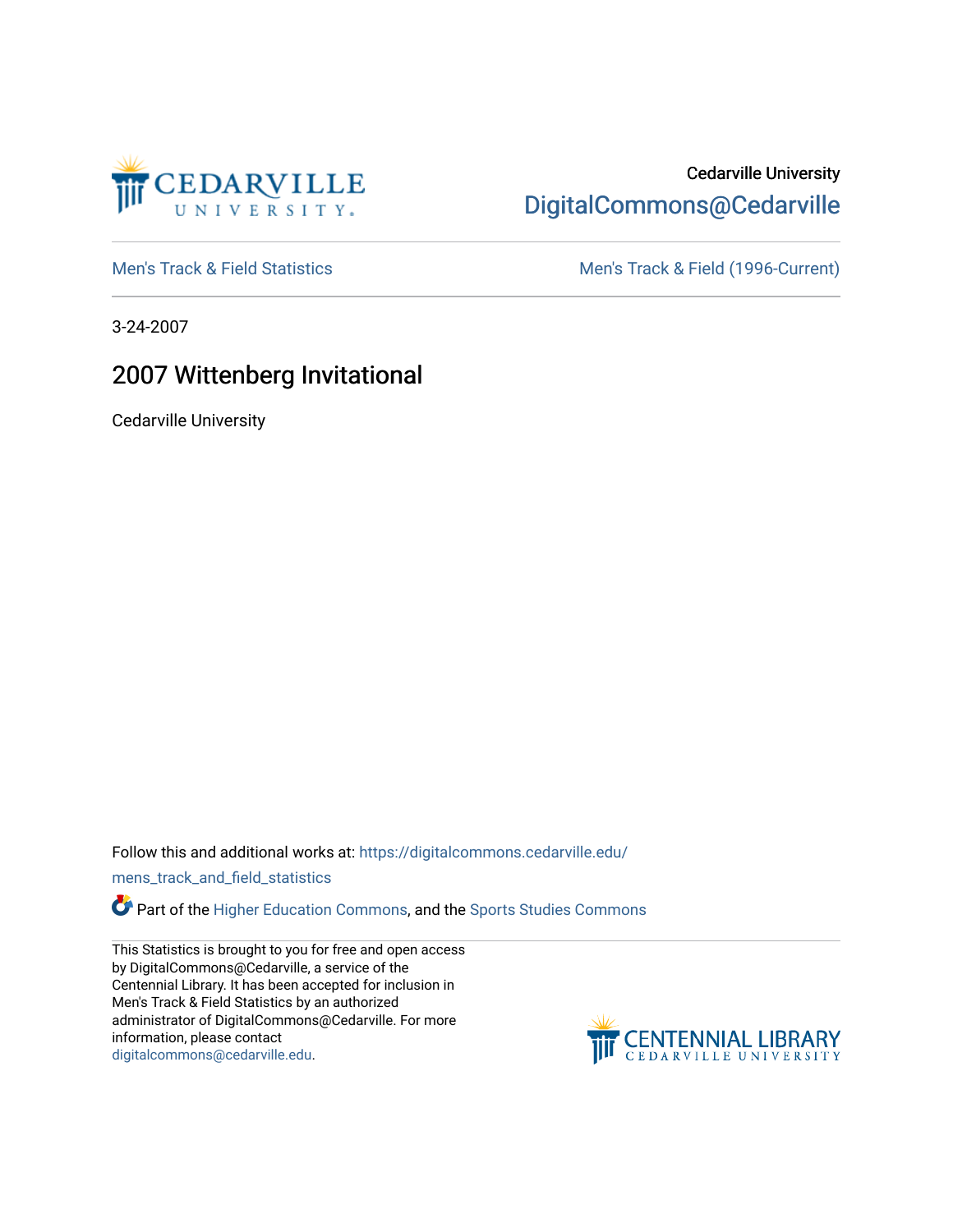# **Wittenberg Invitational**

## **March** 24, **2007 Springfield, Ohio**

Men 100 Meter Dash

| Name                    | Year School      | Seed  | Finals H# Points |                         |           |
|-------------------------|------------------|-------|------------------|-------------------------|-----------|
|                         |                  |       |                  |                         |           |
| 1 Laing, Lamont         | Taylor           | 11.00 | 10.5             | ı                       |           |
| 2 Kyriakopoulos, Nick   | Albion College   | 11.00 | 10.8             | 1                       |           |
| 3 Jones, Tony           | Unattached       | 11.00 | 11.4             | 1                       |           |
| 4 Brown, Brandyn        | 1 WITT           | 11.65 | 11.5             | 2                       |           |
| 5 Shepard, Leone        | Unattached       | 10.90 | 11.6             | 1                       |           |
| 6 Bills, Allan -michael | 1 WITT           | 11.60 | 11.8             | 1                       |           |
| 7 Smith, Travis         | SO Cedarville    | 11.91 | 12.0             | 2                       |           |
| 8 Carter, Greg          | Unattached       | 11.50 | 12.4             | 1                       |           |
| 8 Yeager, Greg          | 2 WITT           | 12.20 | 12.4             | 2                       |           |
| 8 Hall, Tony            | 2 WITT           | 11.86 | 12.4             | 2                       |           |
| 11 Johnson, Raheem      | Mtm              | 11.50 | 12.5             | 1                       |           |
| 11 Fischer, Paden       | Columbus State C |       | 12.5             | 3                       |           |
| 13 Ramey, Ryan          | Mtm              | 12.20 | 12.7             | 2                       |           |
| 14 Buetow, Kevin        | 1 WITT           |       | 12.8             | з                       |           |
| Men 200 Meter Dash      |                  |       |                  |                         |           |
|                         |                  |       |                  |                         |           |
| Name                    | Year School      | Seed  | Finals H# Points |                         |           |
|                         |                  |       |                  |                         |           |
| 1 Nyika, Michael        | Albion College   | 22.00 | 21.8             | 1                       |           |
| 2 Kyriakopoulos, Nick   | Albion College   | 22,35 | 22.4             | 1                       |           |
| 2 Brown, Ian            | Taylor           | 22.65 | 22.4             | 1                       |           |
| 4 Laing, Lamont         | Taylor           | 23.00 | 22.9             | 1                       |           |
| 5 Lamarre, Manoach      | 2 WITT           | 22.89 | 23.0             | 1                       |           |
| 6 Klyn, Kyle            | Albion College   | 22.98 | 23.4             | 1                       |           |
| 6 Jones, Chris          | 1 WITT           | 23.87 | 23.4             | $\overline{2}$          |           |
| 8 Beight, Michael       | FR Cedarville    |       | 23.8             | 3                       |           |
| 9 Robles, JP            | Taylor           | 23.75 | 24.2             | 2                       |           |
| 10 Brown, Brandyn       | 1 WITT           | 23.21 | 24.4             | 1                       |           |
| 11 Sims, C J            | 1 WITT           | 24.10 | 25.0             | $\overline{\mathbf{2}}$ |           |
| 12 Johnson, Raheem      | Mtm              | 23.40 | 25.1             | 2                       |           |
| 13 Hall, Tony           | 2 WITT           | 25.01 | 25.6             | 2                       |           |
| 14 Fischer, Paden       | Columbus State C |       | 26.1             | 3                       |           |
| 15 Spencer, Shawn       | Columbus State C |       | 26.9             | з                       |           |
| 16 Ramey, Ryan          | Mtm              | 25.70 | 27.3             | 3                       |           |
| Men 400 Meter Dash      |                  |       |                  |                         |           |
|                         |                  |       |                  |                         |           |
| Name                    | Year School      | Seed  | Finals           |                         | H# Points |
| 1 Nyika, Michael        | Albion College   |       |                  |                         |           |
| 2 Lamarre, Manoach      | 2 WITT           | 49.54 | 49.1             | 1                       |           |
| 3 Wetherell, Brad       |                  | 52.10 | 50.6             | ı                       |           |
| 4 Beight, Michael       | Taylor           | 51.25 | 50.7             | 1                       |           |
| 5 Klyn, Kyle            | FR Cedarville    | 55.40 | 52.1             | з                       |           |
|                         | Albion College   | 52.23 | 52.2             | $\mathbf{1}$            |           |
| 6 Gruenberg, Stephen    | SO Cedarville    | 53.67 | 53.3             | з                       |           |
| 7 Freeman, Keenan       | 1 WITT           | 52.10 | 53.4             | 1                       |           |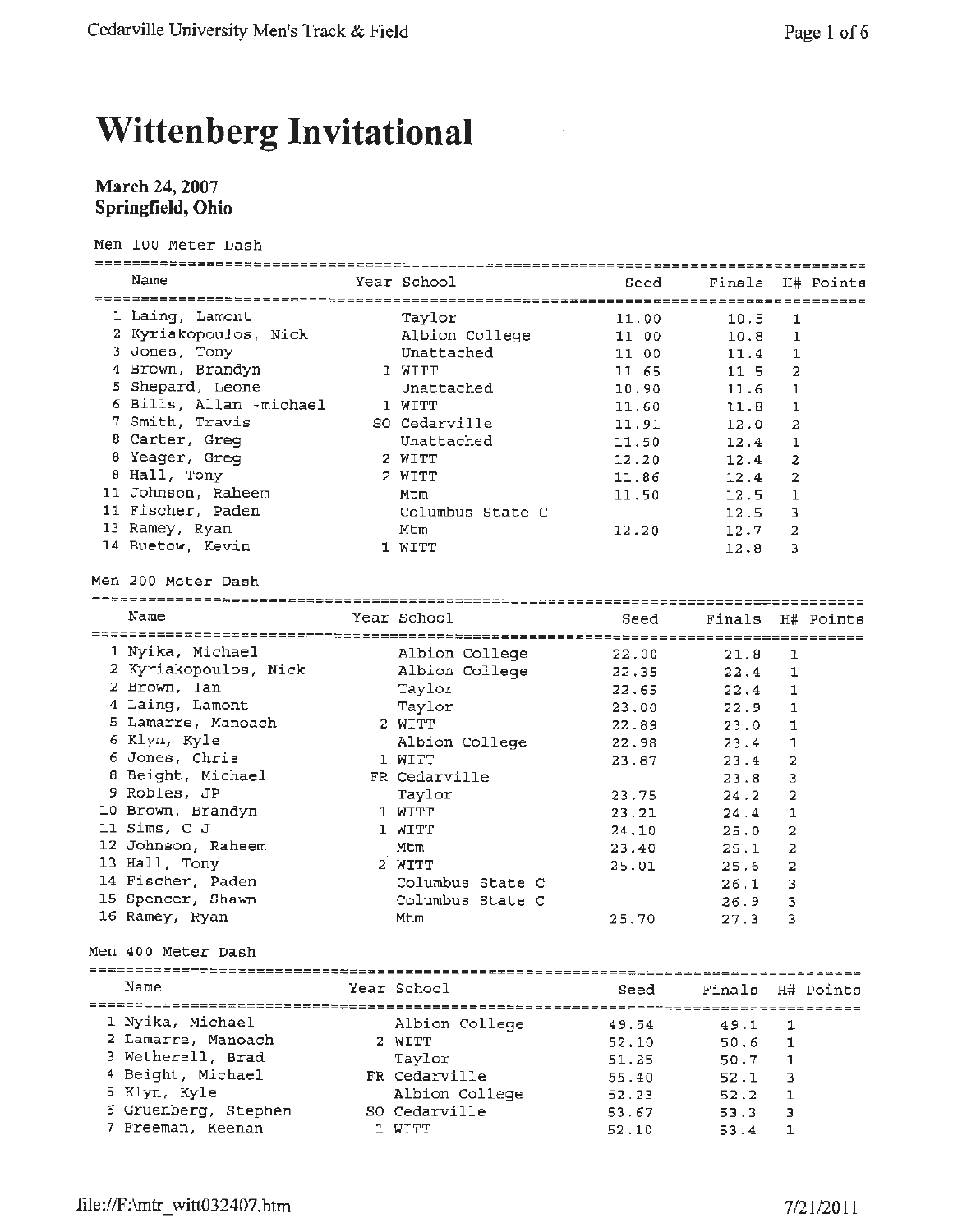| 8 King, Mark<br>9 Huffman, Josh<br>10 Sims, C J<br>11 Stout, Mitchell<br>12 Dunham, Ty<br>13 Fischer, Paden<br>14 Spencer, Shawn<br>-- Marston, Andy<br>-- Gregory, Ryan<br>-- Burrell, Corey<br>-- Harris, David<br>Men 800 Meter Run | 2 WITT<br>Mtm<br>1 WITT<br>2 WITT<br>1 WITT<br>Columbus State C<br>Columbus State C<br>Taylor<br>Taylor<br>Columbus State C<br>Columbus State C | 52.30<br>54.80<br>53.20<br>55.80<br>55.12<br>50.75<br>51.21 | 54.0<br>54.4<br>54.5<br>54.6<br>56.0<br>58.0<br>1:00.4<br>NΤ<br>NΤ<br>NΤ<br>NT | 1<br>3<br>3<br>3<br>3<br>2<br>2<br>$\mathbf{1}$<br>$\mathbf{I}$<br>$\overline{2}$<br>2 |
|----------------------------------------------------------------------------------------------------------------------------------------------------------------------------------------------------------------------------------------|-------------------------------------------------------------------------------------------------------------------------------------------------|-------------------------------------------------------------|--------------------------------------------------------------------------------|----------------------------------------------------------------------------------------|
|                                                                                                                                                                                                                                        |                                                                                                                                                 |                                                             | Finals                                                                         | H# Points                                                                              |
| Name                                                                                                                                                                                                                                   | Year School                                                                                                                                     | Seed                                                        |                                                                                |                                                                                        |
|                                                                                                                                                                                                                                        | Cedarville                                                                                                                                      |                                                             |                                                                                |                                                                                        |
| 1 Roberts, Daniel                                                                                                                                                                                                                      | Albion College                                                                                                                                  | 1:57.00                                                     | 1:55.0<br>1:58.0                                                               | ı<br>1                                                                                 |
| 2 Lopez, Noah<br>3 Savage, Gabe                                                                                                                                                                                                        | 2 WITT                                                                                                                                          | 2:00.45<br>1:58.90                                          | 1:58.3                                                                         | 1                                                                                      |
| 4 Weidner, Ben                                                                                                                                                                                                                         | Mtm                                                                                                                                             | 1:59.72                                                     | 1:59.0                                                                         | 1                                                                                      |
| 5 Budd, Andrew                                                                                                                                                                                                                         | Taylor                                                                                                                                          | 2:01.00                                                     | 2:00.0                                                                         | 1                                                                                      |
| 6 Echols, Mike                                                                                                                                                                                                                         | 3 WITT                                                                                                                                          | 2:00.00                                                     | 2:02:0                                                                         | 1                                                                                      |
| 7 Brooks, David                                                                                                                                                                                                                        | Taylor                                                                                                                                          | 2:00.00                                                     | 2:02.8                                                                         | ı                                                                                      |
| 8 Leman, Chris                                                                                                                                                                                                                         | Taylor                                                                                                                                          | 2:00.00                                                     | 2:05.4                                                                         | 1                                                                                      |
| 9 Fox, Matt                                                                                                                                                                                                                            | SO Cedarville                                                                                                                                   | 2:03.44                                                     | 2:05.9                                                                         | $\overline{a}$                                                                         |
| 10 Kempton, Eric                                                                                                                                                                                                                       | FR Cedarville                                                                                                                                   | 2:05.00                                                     | 2:06.5                                                                         | $\overline{a}$                                                                         |
| 11 Hils, Shawn                                                                                                                                                                                                                         | 3 WITT                                                                                                                                          | 2:15.00                                                     | 2:12.0                                                                         | 2                                                                                      |
| 12 Runyan, Nick                                                                                                                                                                                                                        | Mtm                                                                                                                                             | 2:12.90                                                     | 2:12.9                                                                         | 2                                                                                      |
| 13 Compson, David                                                                                                                                                                                                                      | Taylor                                                                                                                                          | 2:10.00                                                     | 2:14.0                                                                         | 2                                                                                      |
| 14 Maneage, Mike                                                                                                                                                                                                                       | 2 WITT                                                                                                                                          |                                                             | 2:16.0                                                                         | 2                                                                                      |
| 15 Shields, Alex                                                                                                                                                                                                                       | Mtm                                                                                                                                             | 2:10.00                                                     | 2:23.0                                                                         | 2                                                                                      |
| 16 Jurasek, Chris                                                                                                                                                                                                                      | Albion College                                                                                                                                  | 2:09.26                                                     | 2:23.7                                                                         | 2                                                                                      |
|                                                                                                                                                                                                                                        |                                                                                                                                                 |                                                             |                                                                                |                                                                                        |
| Men 1500 Meter Run                                                                                                                                                                                                                     |                                                                                                                                                 |                                                             |                                                                                |                                                                                        |
|                                                                                                                                                                                                                                        |                                                                                                                                                 | -------------------------------------                       |                                                                                |                                                                                        |
| Name                                                                                                                                                                                                                                   | Year School                                                                                                                                     | Seed                                                        | Finals                                                                         | Points                                                                                 |
|                                                                                                                                                                                                                                        |                                                                                                                                                 |                                                             |                                                                                |                                                                                        |
| 1 Putnam, Eric                                                                                                                                                                                                                         | Unattached                                                                                                                                      | 4:00.00                                                     | 3:59.0                                                                         |                                                                                        |
| 2 Savage, Gabe                                                                                                                                                                                                                         | 2 WITT                                                                                                                                          | 4:05.10                                                     | 4:02.0<br>4:09.0                                                               |                                                                                        |
| 3 Lopez, Noah                                                                                                                                                                                                                          | Albion College                                                                                                                                  | 4:00.26                                                     |                                                                                |                                                                                        |
| 4 Pabody, Michael                                                                                                                                                                                                                      | Taylor                                                                                                                                          | 4:08.00                                                     | 4:14.0                                                                         |                                                                                        |
| 5 Gearwick, Kevin                                                                                                                                                                                                                      | Columbus State C                                                                                                                                | 4:12.00                                                     | 4:20.0<br>4:22.0                                                               |                                                                                        |
| 6 Leman, Chris                                                                                                                                                                                                                         | Taylor                                                                                                                                          |                                                             |                                                                                |                                                                                        |
|                                                                                                                                                                                                                                        |                                                                                                                                                 |                                                             |                                                                                |                                                                                        |
| 7 Budd, Andrew                                                                                                                                                                                                                         | Taylor                                                                                                                                          | 4:15.00                                                     | 4:22.1                                                                         |                                                                                        |
| 8 Wismer, Mike                                                                                                                                                                                                                         | 3 WITT                                                                                                                                          | 4:45.00                                                     | 4:25.0                                                                         |                                                                                        |
| -- Schroer, Jeffrey                                                                                                                                                                                                                    | Mtm                                                                                                                                             | 4:30.00                                                     | NΤ                                                                             |                                                                                        |
| -- Jinks, Joe                                                                                                                                                                                                                          | Shawnee State Un                                                                                                                                | 4:17.00                                                     | NT                                                                             |                                                                                        |
| -- Shields, Alex                                                                                                                                                                                                                       | Mtm                                                                                                                                             | 4:50.00                                                     | NΤ                                                                             |                                                                                        |
| -- Reiber, Kraig                                                                                                                                                                                                                       | 2 WITT                                                                                                                                          | 5:10.00                                                     | NΤ                                                                             |                                                                                        |
| -- Tschirhardt, Jeff                                                                                                                                                                                                                   | Albion College                                                                                                                                  | 4:30.16                                                     | NΤ                                                                             |                                                                                        |
| Men 5000 Meter Run                                                                                                                                                                                                                     |                                                                                                                                                 |                                                             |                                                                                |                                                                                        |
| Name                                                                                                                                                                                                                                   | Year School                                                                                                                                     | Seed                                                        | Finals                                                                         | Points                                                                                 |
|                                                                                                                                                                                                                                        |                                                                                                                                                 |                                                             |                                                                                |                                                                                        |
| 1 Roberts, Daniel                                                                                                                                                                                                                      | Cedarville                                                                                                                                      | 15:05.34                                                    | 15:11.3                                                                        |                                                                                        |
|                                                                                                                                                                                                                                        | Taylor                                                                                                                                          | 15:30.00                                                    | 16:03.0                                                                        |                                                                                        |
| 2 Pabody, Michael<br>3 Gearwick, Kevin                                                                                                                                                                                                 | Columbus State C                                                                                                                                |                                                             | 16:06.5                                                                        |                                                                                        |
| 4 Schroer, Jeffrey                                                                                                                                                                                                                     | Mtm                                                                                                                                             | 16:15.00                                                    | 16:26.1                                                                        |                                                                                        |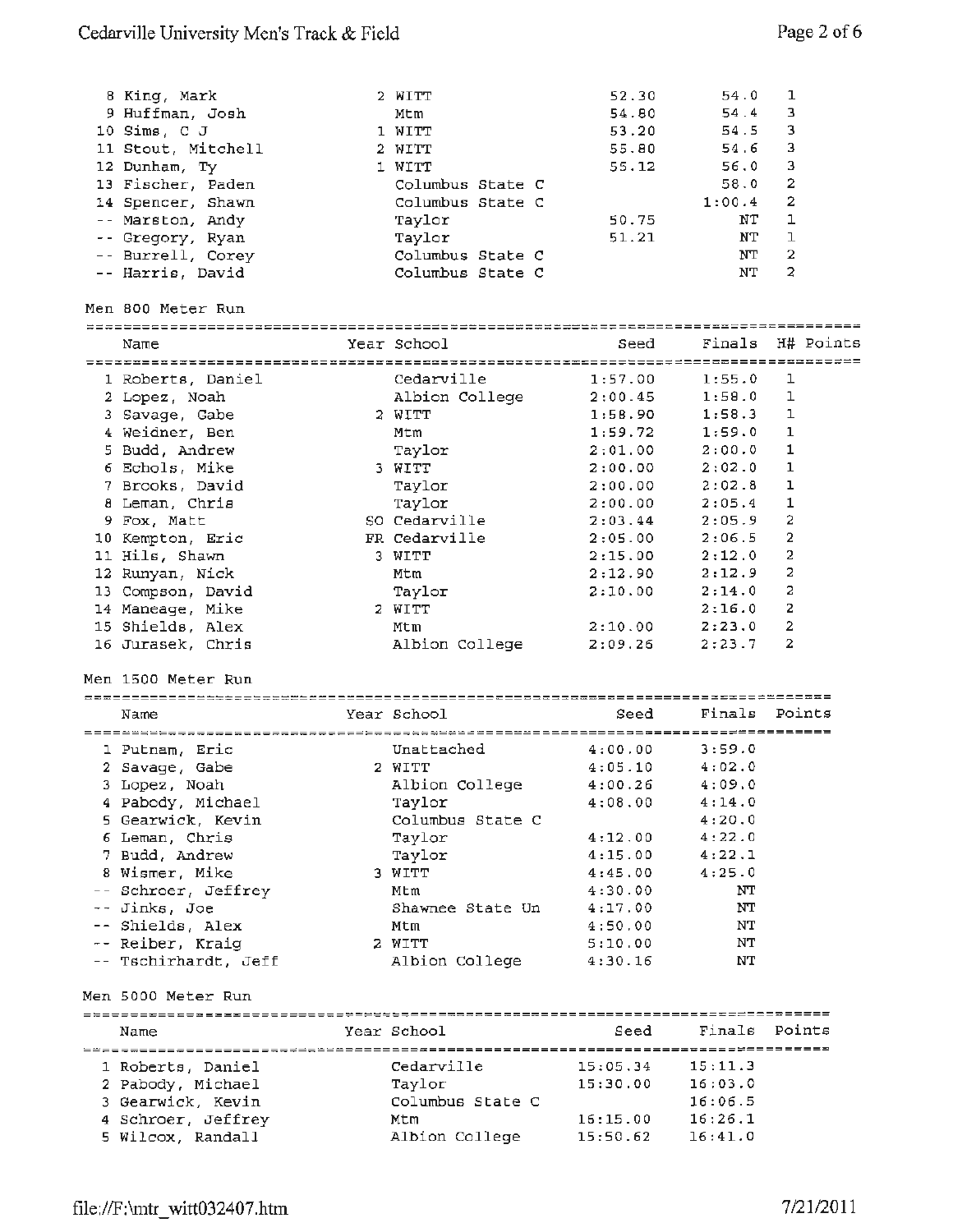| 6 Silverthorn, Tyler<br>7 Seibert, Jordan<br>8 Hubley, Jeff<br>-- Backman, Eric<br>-- Shaheen, Nick<br>-- Prylok, Boron<br>-- Smith, Drew<br>-- Pechtel, Adam<br>-- Holbert, Tyler<br>-- Hickey, Tyler<br>-- Hils, Shawn<br>-- Robertson, Tom | Albion College<br>SO Cedarville<br>Taylor<br>Albion College<br>Albion College<br>Columbus State C<br>Taylor<br>Taylor<br>Shawnee State Un<br>Shawnee State Un<br>3 WITT<br>Taylor | 15:52.74<br>16:26.26<br>16:12.50<br>16:30.00<br>17:09.00<br>16:20.00<br>16:25.00<br>16:25.00 | 16:43.0<br>16:44.0<br>16:50.0<br>NΤ<br>NT<br>$\rm{NT}$<br>NT<br>NT<br>NT<br>NT.<br>NT<br>NΤ |                                       |
|-----------------------------------------------------------------------------------------------------------------------------------------------------------------------------------------------------------------------------------------------|-----------------------------------------------------------------------------------------------------------------------------------------------------------------------------------|----------------------------------------------------------------------------------------------|---------------------------------------------------------------------------------------------|---------------------------------------|
| Men 10000 Meter Run                                                                                                                                                                                                                           |                                                                                                                                                                                   |                                                                                              |                                                                                             |                                       |
| Name                                                                                                                                                                                                                                          | Year School                                                                                                                                                                       | Seed                                                                                         | Finals                                                                                      | Points                                |
| 1 Gutierrez, Justin<br>2 Wilcox, Randall<br>3 Herbert, Justin<br>4 Trennepohl, Rob<br>5 Jackson, Jonathan<br>-- Pittman, Bryan<br>Men 110 Meter Hurdles                                                                                       | Unattached<br>Albion College<br>JR Cedarville<br>FR Cedarville<br>1 WITT<br>SR Cedarville                                                                                         | 33:00.00<br>35:10.94<br>35:24.37<br>37:00.00<br>32:14.91                                     | 32:42.0<br>33:09.3<br>33:14.0<br>33:47.0<br>38:55.1<br>DNF                                  |                                       |
| Name                                                                                                                                                                                                                                          |                                                                                                                                                                                   |                                                                                              |                                                                                             |                                       |
|                                                                                                                                                                                                                                               | Year School                                                                                                                                                                       | Seed                                                                                         | Finals                                                                                      | H# Points                             |
| 1 Crist, Jason<br>2 Coleman, Dan<br>3 Ivery, Skip<br>4 Jones, Chris<br>5 Lehman, Christopher<br>5 Voss, David<br>7 Roberts, Adam                                                                                                              | Taylor<br>Albion College<br>Unattached<br>1 WITT<br>JR Cedarville<br>Taylor<br>1 WITT                                                                                             | 15.89<br>16.88<br>14.90<br>15.50<br>16.60<br>16.00                                           | 15.3<br>16.2<br>16.3<br>16.7<br>16.8<br>16.8<br>16.9                                        | 2<br>ı<br>2<br>2<br>1<br>2<br>2       |
| 8 Weidner, Curt<br>9 Uher, Tim<br>10 Rassel, Sean<br>11 Dunbar, Randy<br>12 Goodew, Titus<br>13 Robles, JP<br>14 O'Brien, Mark                                                                                                                | 1 WITT<br>1 WITT<br>Albion College<br>Taylor<br>FR Cedarville<br>Taylor<br>4 WITT                                                                                                 | 15.50<br>16.45<br>17.22                                                                      | 17.0<br>17.3<br>17.6<br>17.7<br>17.9<br>18.3<br>18.6                                        | 2<br>2<br>1<br>ı<br>$\,1\,$<br>ı<br>ı |
| Men 400 Meter Hurdles                                                                                                                                                                                                                         |                                                                                                                                                                                   |                                                                                              |                                                                                             |                                       |
| Name                                                                                                                                                                                                                                          | Year School                                                                                                                                                                       | Seed                                                                                         | Finals                                                                                      | Points                                |
| 1 Voss, David<br>2 Roberts, Adam<br>2 Dunbar, Randy<br>4 Uher, Tim<br>5 Resides, Ryan<br>6 Rassel, Sean<br>7 Staugh, Daren<br>Men 3000 Meter Steeplechase                                                                                     | Taylor<br>1 WITT<br>Taylor<br>1 WITT<br>2 WITT<br>Albion College<br>3 WITT                                                                                                        | 56.10<br>58.90<br>59.50<br>59.87<br>58.60<br>1:03.33<br>1:00.10                              | 55.4<br>58.9<br>58.9<br>1:01.9<br>1:02.6<br>1:02.9<br>1:03.2                                |                                       |
| Name                                                                                                                                                                                                                                          | Year School                                                                                                                                                                       | Seed                                                                                         | Finals                                                                                      | Points                                |
| 1 Rathkamp, Keegan                                                                                                                                                                                                                            | Shawnee State Un                                                                                                                                                                  | 9:59.00                                                                                      | 10:14.0                                                                                     |                                       |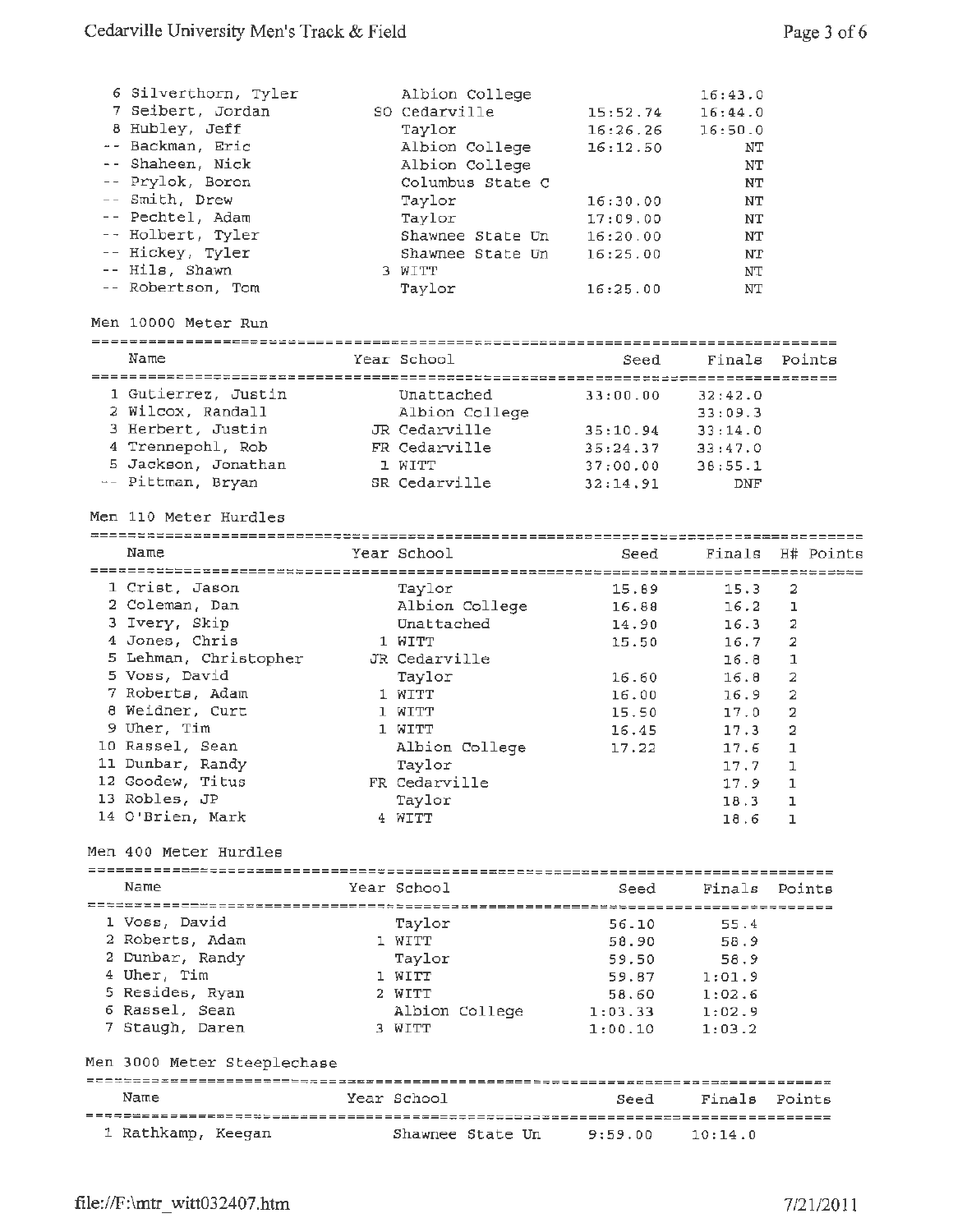| 2 Smith, Drew<br>3 Jurasek, Chris<br>4 Shaheen, Nick<br>5 Hils, Shawn | Taylor<br>Albion College<br>Albion College<br>3 WITT |                  | 10:33.50<br>10:25.06<br>11:00.00 | 10:37.0<br>10:40.0<br>10:59.0<br>11:14.0 |        |
|-----------------------------------------------------------------------|------------------------------------------------------|------------------|----------------------------------|------------------------------------------|--------|
| 6 Pursley, James                                                      | Mtm                                                  |                  | 11:07.11                         | 12:03.0                                  |        |
| Men 4x100 Meter Relay                                                 |                                                      |                  |                                  |                                          |        |
| School                                                                |                                                      |                  | Seed                             | Finals                                   | Points |
|                                                                       |                                                      |                  |                                  |                                          |        |
| 1 Albion College 'A'                                                  |                                                      |                  | 42.67                            | 42.8                                     |        |
| 2 Taylor University 'A'                                               |                                                      |                  |                                  | 42.9                                     |        |
| 1) Laing, Lamont                                                      |                                                      | 2) Voss, David   |                                  |                                          |        |
| 3) Gregory, Ryan                                                      |                                                      | 4) Brown, Ian    |                                  |                                          |        |
| 3 Wittenberg University 'A'                                           |                                                      |                  | 43.90                            | 43.9                                     |        |
| 1) Bills, Allan -michael 1                                            |                                                      |                  | 2) Freeman, Keenan 1             |                                          |        |
| 3) Lamarre, Manoach 2                                                 |                                                      |                  | 4) Jones, Chris 1                |                                          |        |
| 4 Cedarville University<br>$^{\prime}$ A $^{\prime}$                  |                                                      |                  | 44.14                            | 44.7                                     |        |
| 1) Gruenberg, Stephen SO                                              |                                                      |                  | 2) Muschott, Brad SO             |                                          |        |
| 3) Smith, Travis SO                                                   |                                                      |                  | 4) Beight, Michael FR            |                                          |        |
| 5 Wittenberg University<br>'B'                                        |                                                      |                  |                                  | 44.6                                     |        |
| 1) Stout, Mitchell 2                                                  |                                                      |                  | 2) Wilbur, Jeff 1                |                                          |        |
| 3) Hall, Tony 2                                                       |                                                      | 4) $Sims, C J 1$ |                                  |                                          |        |
|                                                                       |                                                      |                  |                                  |                                          |        |
| Men 4x400 Meter Relay                                                 |                                                      |                  |                                  |                                          |        |
|                                                                       |                                                      |                  |                                  |                                          |        |
| School                                                                |                                                      |                  | Seed                             | Finals                                   | Points |
|                                                                       |                                                      |                  |                                  |                                          |        |
| 1 Taylor University 'A'                                               |                                                      |                  | 3:24.10                          | 3:24.9                                   |        |
| 1) Gregory, Ryan                                                      |                                                      | 2) Voss, David   |                                  |                                          |        |
| 3) Wetherell, Brad                                                    |                                                      | 4) Marston, Andy |                                  |                                          |        |
| 2 Albion College 'A'                                                  |                                                      |                  | 3:26.22                          | 3:28.4                                   |        |
| 3 Cedarville University<br>$^{\circ}$ A'                              |                                                      |                  | 3:33.00                          | 3:34.0                                   |        |
| 1) Bundenthal, Ryan SR                                                |                                                      |                  | 2) Kempton, Eric FR              |                                          |        |
| 3) Beight, Michael FR                                                 |                                                      |                  | 4) Gruenberg, Stephen SO         |                                          |        |
| 4 Wittenberg University<br>$^+$ $^+$ $^+$                             |                                                      |                  | 3:25.10                          | 3:34.3                                   |        |
| 1) Freeman, Keenan 1                                                  |                                                      | 2) King, Mark 2  |                                  |                                          |        |
| 3) Echols, Mike 3                                                     |                                                      |                  | 4) Lamarre, Manoach 2            |                                          |        |
| 5 Wittenberg University<br>$'$ B $'$                                  |                                                      |                  |                                  | 3:44.0                                   |        |
| 1) Dunham, Ty 1                                                       |                                                      |                  | 2) Resides, Ryan 2               |                                          |        |
| 3) Savage, Gabe 2                                                     |                                                      | 4) Sims, C J 1   |                                  |                                          |        |
| 6 Mount St Joseph Mens T/F<br>י בי                                    |                                                      |                  | 3:29.40                          | 3:45.4                                   |        |
| 1) Huffman, Josh                                                      |                                                      |                  | 2) Johnson, Raheem               |                                          |        |
| 3) Weidner, Ben                                                       |                                                      | 4) Runyan, Nick  |                                  |                                          |        |
| 7 Taylor University<br>"B"                                            |                                                      |                  |                                  | 3:46.0                                   |        |
| 1) Dunbar, Randy                                                      |                                                      | 2) Brooks, David |                                  |                                          |        |
| 3) Robles, JP                                                         |                                                      | 4) Leman, Chris  |                                  |                                          |        |
| 8 Wittenberg University<br>$\pm$ C $\pm$                              |                                                      |                  |                                  | 3:49.0                                   |        |
| 1) Roberts, Adam 1                                                    |                                                      | 2) Uher, Tim 1   |                                  |                                          |        |
| 3) Weidner, Curt 1                                                    |                                                      |                  | 4) Staugh, Daren 3               |                                          |        |

Men High Jump

| --- --- -- - ---- |                |                   |        |                |
|-------------------|----------------|-------------------|--------|----------------|
| Name              | Year School    | Seed              | Finals |                |
| 1 Bowman, Jason   | Albion College | 2.01 <sub>m</sub> | 1.88m  | $6 - 02.00$    |
| 2 Crist, Jason    | Taylor         | 1.87 <sub>m</sub> | 1.83m  | $6 - 00.00$    |
| 3 Rassel, Sean    | Albion College | 1.78m             | 1.73m  | $5 - 08.00$    |
| 4 Goodew, Titus   | FR Cedarville  |                   | 1.68m  | $5 - 06.00$    |
| 5 O'Brien, Mark   | 4 WITT         | 1.72m             | 1.67m  | $5 - 0.5$ . 75 |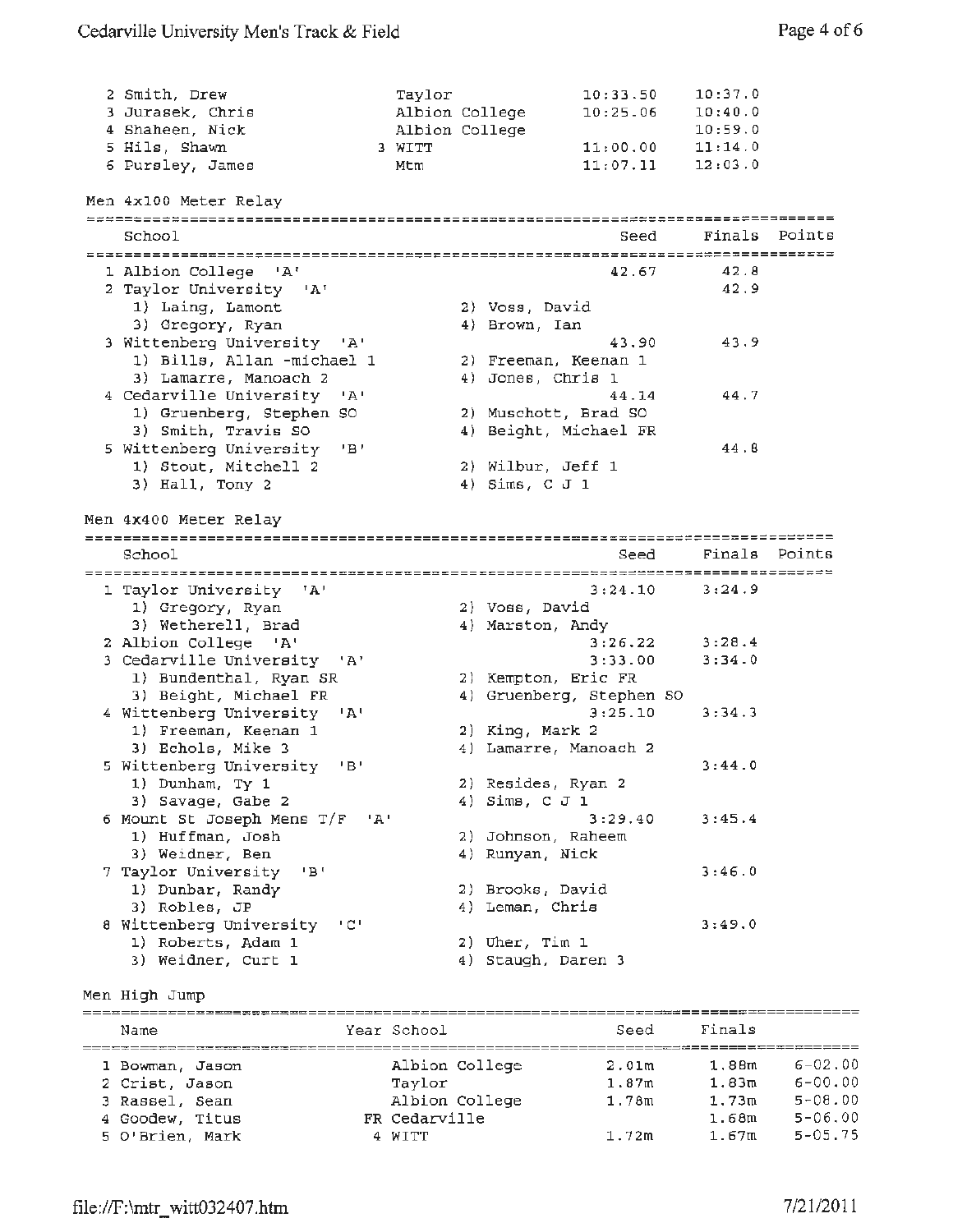$\bar{\mathcal{J}}$ 

|    | -- Larkin, Erik                                      | 2 WITT                              | 1.93m              | NΗ                                |                                    |
|----|------------------------------------------------------|-------------------------------------|--------------------|-----------------------------------|------------------------------------|
|    | Men Pole Vault                                       |                                     |                    |                                   |                                    |
|    |                                                      |                                     |                    |                                   |                                    |
|    | Name                                                 | Year School                         | Seed               | Finals                            |                                    |
|    | 1 Coleman, Dan                                       | Albion College                      | 4.27m              | 3.99m                             | $13 - 01.00$                       |
|    | 2 Jacob, Daniel                                      | 1 WITT                              | 3.96m              | 3.98 <sub>m</sub>                 | $13 - 00.75$                       |
|    | 3 Maximiuk, Andrew                                   | Albion College                      | 3.81 <sub>m</sub>  | 3.97 <sub>m</sub>                 | $13 - 00.25$                       |
|    | 4 Lehman, Christopher                                | JR Cedarville                       | 3.94 <sub>m</sub>  | 3.79m                             | $12 - 05.25$                       |
|    | 5 O'Brien, Mark                                      | 4 WITT                              |                    | 2.91 <sub>m</sub>                 | $9 - 06.50$                        |
|    | 6 Goodew, Titus                                      | FR Cedarville                       |                    | 2.90m                             | $9 - 06.25$                        |
|    | Men Long Jump                                        |                                     |                    |                                   |                                    |
|    | Name                                                 | Year School                         | Seed               | Finals                            |                                    |
|    | ===================================                  |                                     |                    | -------- <del>-------------</del> |                                    |
|    | 1 Bowman, Jason                                      | Albion College                      | 7.05m              | 6.64m                             | $21 - 09.50$                       |
|    | 2 Jones, Chris                                       | 1 WITT                              | 6.09m              | 6.34m                             | $20 - 09.75$                       |
|    | 3 House, Brandon                                     | Unattached                          | 6.24m              | 6.02m                             | $19 - 09.00$                       |
|    | 4 Larkin, Erik                                       | 2 WITT                              | 6.09m              | 5.65m                             | $19 - 02.50$                       |
|    | 5 Smith, Travis                                      | SO Cedarville                       | 5.49m              | 5.69m                             | $18 - 08 - 00$                     |
|    | 6 Gruenberg, Stephen                                 | SO Cedarville                       |                    | 5.55m                             | $18 - 02.50$                       |
|    | 7 Taylor, Glenn                                      | 4 WITT                              | 5.79m              | 5.53m                             | $18 - 01.75$                       |
|    | 8 Thomas, Bo                                         | Albion College                      | 6.02m              | 5.50m                             | $18 - 00.50$                       |
|    | Men Triple Jump                                      |                                     |                    |                                   |                                    |
|    |                                                      |                                     |                    |                                   |                                    |
|    | Name<br>______________________                       | Year School<br>-------------------- | Seed               | Finals                            |                                    |
|    | 1 Larkin, Erik                                       | 2 WITT                              | 13.10m             | 13.17m                            | $43 - 02.50$                       |
|    | 2 Bowman, Jason                                      | Albion College                      | 13.73m             | 13.11m                            | $43 - 00.25$                       |
|    | 3 Crist, Jason                                       | Taylor                              | 12.52m             | 12.40m                            | $40 - 08.25$                       |
|    | 4 Burrell, Corey                                     | Columbus State C                    |                    | 11.74m                            | $38 - 06.25$                       |
| 5. | Taylor, Glenn                                        | 4 WITT                              | 12.11m             | 11.73m                            | $38 - 06.00$                       |
|    | 5 Smith, Travis                                      | SO Cedarville                       |                    | 11.73m                            | $38 - 06.00$                       |
|    |                                                      |                                     | 11.70m             |                                   |                                    |
|    | 7 Klyn, Kyle                                         | Albion College                      | 11.68m             | 11.54 <sub>m</sub>                | $37 - 10.50$                       |
|    | 8 Maximiuk, Andrew                                   | Albion College                      | 11.68m             | 11.21m                            | $36 - 09.50$                       |
|    | Men Shot Put<br>============ <b>======</b> ========= |                                     |                    |                                   |                                    |
|    | Name                                                 | Year School                         | Seed               | Finals                            |                                    |
|    | 1 Robinson, Kyle                                     | Albion College                      | 15.73m             | 15.77m                            | ==================<br>$51 - 09.00$ |
|    | 2 Walters, Evan                                      | Albion College                      | 14.62m             | 13.88m                            | $45 - 06.50$                       |
|    | 3 Culliver, Michael                                  | Albion College                      | 12.80m             | 12.86m                            | $42 - 02.25$                       |
|    | 4 Kehl, Robert                                       | 1 WITT                              | 12.49m             | 12.73m                            | $41 - 09.25$                       |
|    | 5 Cowan, Drew                                        | Taylor                              | 12.14m             | 12.56m                            | $41 - 02.50$                       |
|    | 6 Buetow, Kevin                                      | 1 WITT                              | 13.10 <sub>m</sub> | 12.48m                            | $40 - 11.50$                       |
|    | 7 Karcher, Andy                                      | 4 WITT                              |                    | 12.34 <sub>m</sub>                | $40 - 06.00$                       |
|    |                                                      |                                     | 12.49m             |                                   |                                    |
|    | 8 Goodew, Titus                                      | FR Cedarville                       | 11.53m             | 11.92m                            | $39 - 01.25$                       |
|    | 9 Elmore, Sam                                        | Taylor                              | 11.65m             | 11.53m                            | $37 - 10.00$                       |
|    | 10 McGowan, Ryan                                     | Mtm                                 | 13.30m             | 11.33m                            | $37 - 02.25$                       |
|    | 11 McCracken, Christopher                            | Mtm                                 | 12.92m             | 10.12m                            | $33 - 02.50$                       |
|    | 12 O'Brien, Mark                                     | 4 WITT                              |                    | 9.49m                             | $31 - 01.75$                       |
|    | 13 Lehman, Christopher                               | JR Cedarville                       |                    | 9.19 <sub>m</sub>                 | $30 - 02,00$                       |
|    | Men Discus Throw<br>---------------                  | ---------------------------------   |                    |                                   |                                    |
|    | Name                                                 | Year School                         | Seed               | Finals                            |                                    |